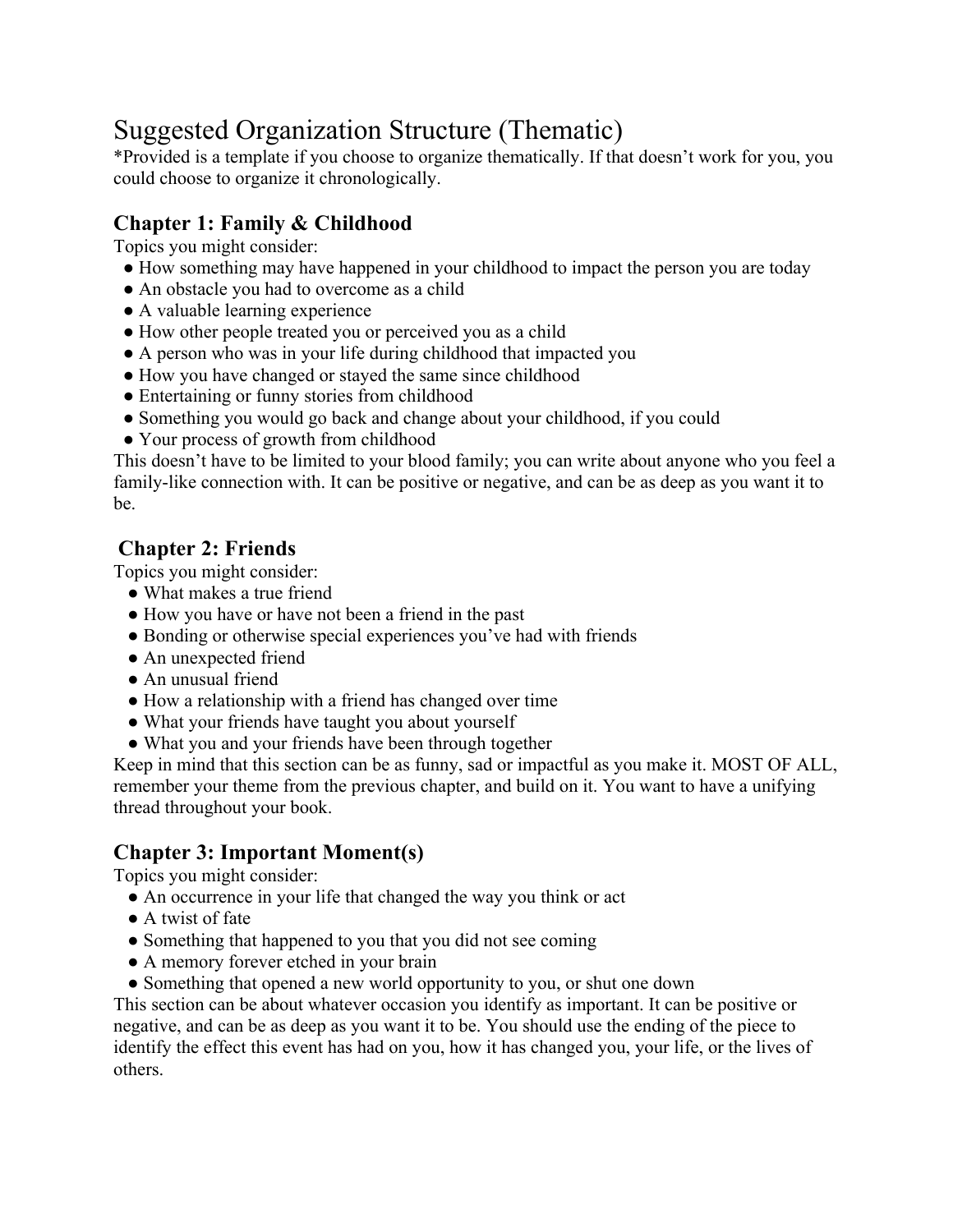#### **Chapter 4: Academic Development**

Topics you might consider:

- A turning point in your academic development
- A person who helped shape your academic approach or helped you improve as a student
- Your strengths and weaknesses
- Important learning opportunities
- How your approach toward school has changed over time, and why it changed
- How you past has impacted your present (and possibly your future)
- Your goals for the future

This section can be about whatever occasion you can identify as important. It can be positive or negative, and can be as deep as you want it to be. You can talk about one incident or many. Don't forget you are tying together all of your chapters, so create a link with your main ideas, concepts, themes or symbols.

# **Chapter 5: Influential People**

Topics you might consider:

- What person has changed your life
- How you meet the person
- What the person said or did
- What role the person played in your life
- How your interaction with this person influenced the way you interact with others
- How you emulate this person
- What you learned from your experience with this person

This section can be about whatever occasion you can identify as important. It can be positive or negative, and can be as deep as you want it to be. You can talk about one incident or many.

# **Chapter 6: High School Experience**

Topics you might consider:

- Experiences from high school that have shaped who you are today
- Pressures you've experienced
- Changes Accomplishments
- What you've learned about life
- Funny memories
- Sad memories
- Impact of Big Picture learning model on your experience and growth

This section can be about whatever occasion you can identify as important. It can be positive or negative, and can be as deep as you want it to be. You can talk about one incident or many.

#### **Chapter 7: Passion**

Topics you might consider:

- What your passion is
- How you developed a passion
- Where your passion has led you
- What you have achieved with this passion
- How your passion is part of who you are
- Instead of passion, consider what you care about and how this has shaped you